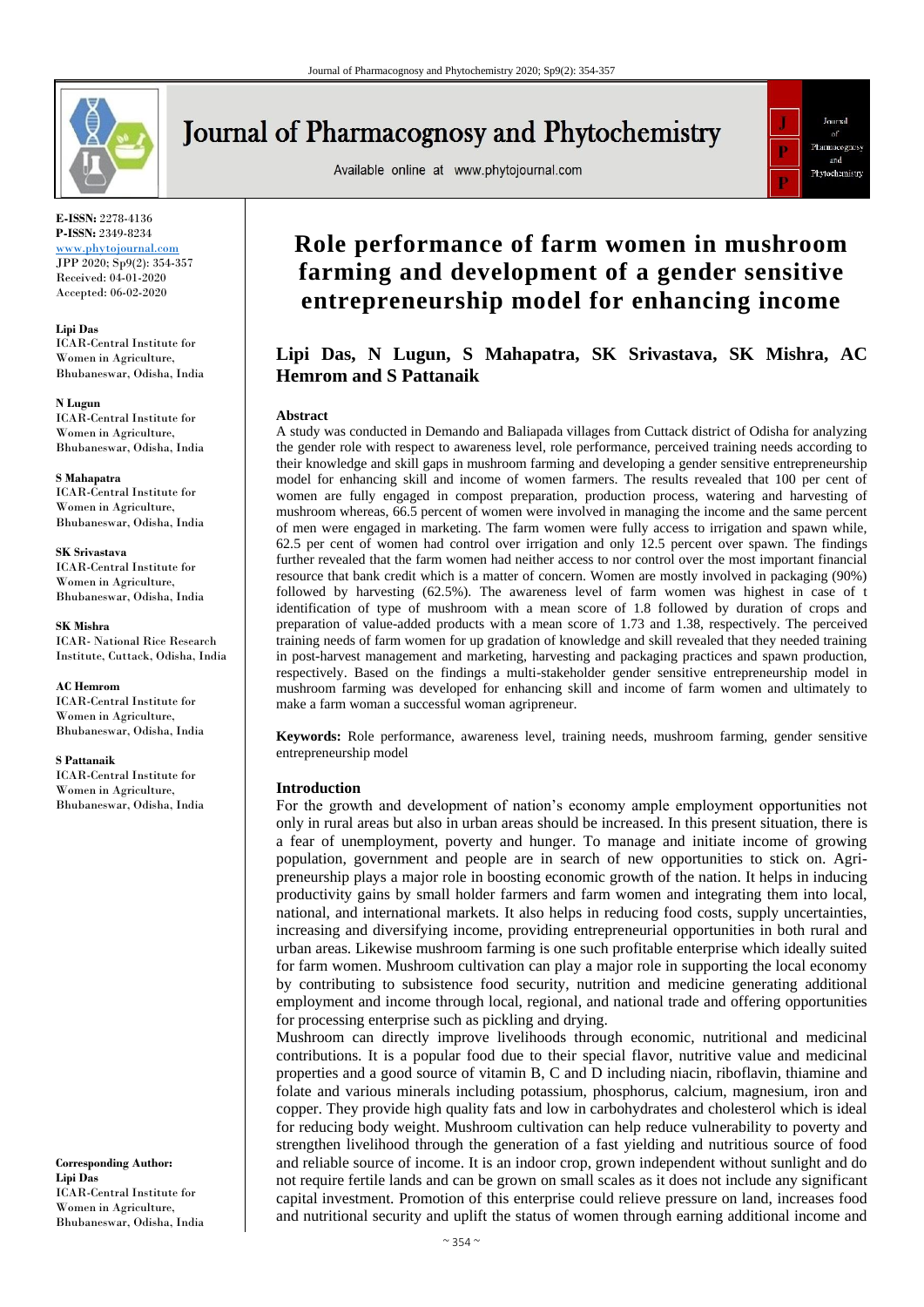in household decision making as far as concerned. They can be cultivated on a part time basis and require little maintenance.

Even as the mushroom production and consumption are on the rise in rest of the world, India witnesses a lukewarm response in its growth. White button mushroom is focused overwhelming in India and is highly sophisticated and capital intensive activity. Initially, white button mushroom production was confined to temperate hilly regions of India. However, with the development of short method of composting and optimization of fruiting condition using the chilling system, there has been a remarkable change in its production scenario and spread to all the corners of the country. There has been significant increase in production of mushroom in the last few years, especially of the oyster and paddy straw mushrooms in India. The country's production in 2010 was 1 lakh metric tons of which button mushroom accounted for 89% of total production followed by oyster 6%, milky 1% and others 4%. Punjab, Uttarakhand, Haryana, Uttar Pradesh and Tamil Nadu were the leading producers of the mushroom in the country at the time of 2010. The present production status revealed that Maharashtra and Odisha are the emerging as the leading states in mushroom production. Average annual growth of mushroom industry was recorded at 4.3%. During this period the productivity has raised from 20% to 24.5% by releasing improved strains in commercial edible mushroom.

Mushroom farming has changed fortunes of numerous women in India. In general mushroom production is seen as a small venture but can boost the rural economy. Proper suggestions, relevant information, pros and cons of this venture should be highlighted among the fam women to grow mushroom in their houses with virtually no investment to begin with. For women looking to earn an income, growing mushrooms is a simple, viable and profitable venture. Mushroom faming as an agricultural activity is a women friendly profession which has the potential to improve the women economically and make her socially independent in other hand rural women can play a significant role without sacrificing their household responsibilities as it is simple, low cost, less labour intensive and ideally work as a mode of employment in both semi urban and rural areas. This venture can be the best to empower rural women and can magnify and improve the status of women in male dominated society. To change the status from poverty stricken to prosperous ample support such as vocational training, entrepreneurship development programmes, financial linkages and skill up gradation programmes should be provided to make the women selfreliant and self-employed to earn for a proper living. Mushroom farming will not only empower but also ensures a steady income for their families.

### **Material and Methods**

The farm women of Demando and Baliapada village of Nischintakoili block of Cuttack district of Odisha were

considered for the investigation. The sample included 40 women mushroom farmers from 2 SHG groups. The objectives of the present evaluative study were to know the role performance of women farmers in mushroom farming, and to assess their awareness level and training needs involved in mushroom farming in order to implement future interventions in right direction to maximize their effects. The role performance variables including various activities such as procurement of spawn, production process, post-harvest management, marketing etc. and their access and control over resources, credit and physical assets were also taken into consideration. Awareness level was analyzed with three point rating scale that is Fully Aware with 2 score, Partially Aware with 1 score and Not Aware with 0 score. Similarly perceived training needs of farm women was analyzed with three point rating scale i.e., Essential Needed, Moderately Needed and Not Needed with 2, 1 and 0 score, respectively. Based on the findings a multi-stakeholder gender sensitive entrepreneurship model in mushroom farming was developed for enhancing skill and income of farm women and ultimately to make a farm woman a successful woman agripreneur.

## **Result and Discussion**

Data recorded by the participating women in mushroom farming on their involvement, awareness level, access and control over farm resources, credit and physical resources and perceived training needs were analyzed and presented in the following tables.

|          |  |  |  |  |  |  | <b>Table 1:</b> Role performance of farm women in mushroom cultivation |  |  |
|----------|--|--|--|--|--|--|------------------------------------------------------------------------|--|--|
| $(N=40)$ |  |  |  |  |  |  |                                                                        |  |  |

| Sl. No. | <b>Activities</b>          | Women     | Men       | <b>Both</b> |
|---------|----------------------------|-----------|-----------|-------------|
| 1.      | Procurement of paddy straw | 0(0.0)    | 40(100.0) | 0(0.0)      |
| 2.      | Procurement of spawn       | 3(7.5)    | 37(92.5)  | 0(0.0)      |
| 3.      | Cutting of straw           | 15(37.5)  | 35(87.5)  | 1(2.5)      |
| 4.      | Compost preparation        | 40(100.0) | 0(0.0)    | 0(0.0)      |
| 5.      | Production preparation     | 40(100.0) | 0(0.0)    | 0(0.0)      |
| 6.      | Watering                   | 40(100.0) | 0(0.0)    | 0(0.0)      |
| 7.      | Harvesting                 | 40(100.0) | 0(0.0)    | 0(0.0)      |
| 8.      | Marketing                  | 12(30.00) | 27(67.5)  | 1(2.5)      |
| 9.      | Managing income            | 27(67.5)  | 9(22.5)   | 4(10.0)     |

(The number in the parentheses indicate percentage)

The findings in Table-1 indicated that 100 per cent of women are fully engaged in compost preparation, production process, watering and harvesting of mushroom whereas, 100 and 93.33 percent of men are engaged in procurement of paddy straw and spawn, respectively. It was also observed that 66.5 percent of women were involved in managing the income and the same percent of men were engaged in marketing. From the above findings it can be inferred that farm women were mainly engaged in those activities being carried out at household level and male farmers were mainly engaged in the outside activities.

**Table 2:** Access and control over farm resources, credit and physical resources (N=40)

| <b>S. No.</b> |                    |                       | <b>Access</b> |             |          |           |             |  |  |  |  |
|---------------|--------------------|-----------------------|---------------|-------------|----------|-----------|-------------|--|--|--|--|
|               | <b>Resources</b>   | Men                   | Women         | <b>Both</b> | Men      | Women     | <b>Both</b> |  |  |  |  |
| ı.            |                    | <b>Farm Resources</b> |               |             |          |           |             |  |  |  |  |
|               | Area               | 9(22.5)               | 3(7.5)        | 28(70.00)   | 35(87.5) | 0(0.00)   | 5(12.5)     |  |  |  |  |
|               | <b>FYM/Compost</b> | 3(7.5)                | 12(30.00)     | 25(62.5)    | 25(62.5) | 0(0.00)   | 15(37.5)    |  |  |  |  |
|               | Spawn              | 0(0.00)               | 40(100.00)    | 0(0.00)     | 19(47.5) | 5(12.5)   | 16(40.00)   |  |  |  |  |
|               | Irrigation         | 0(0.00)               | 40(100.00)    | 0(0.00)     | 4(10.00) | 25(62.5)  | 11(27.5)    |  |  |  |  |
|               | Labourer           | 0(0.00)               | 0(0.00)       | 40(100.00)  | 8(20.00) | 12(30.00) | 20(50.00)   |  |  |  |  |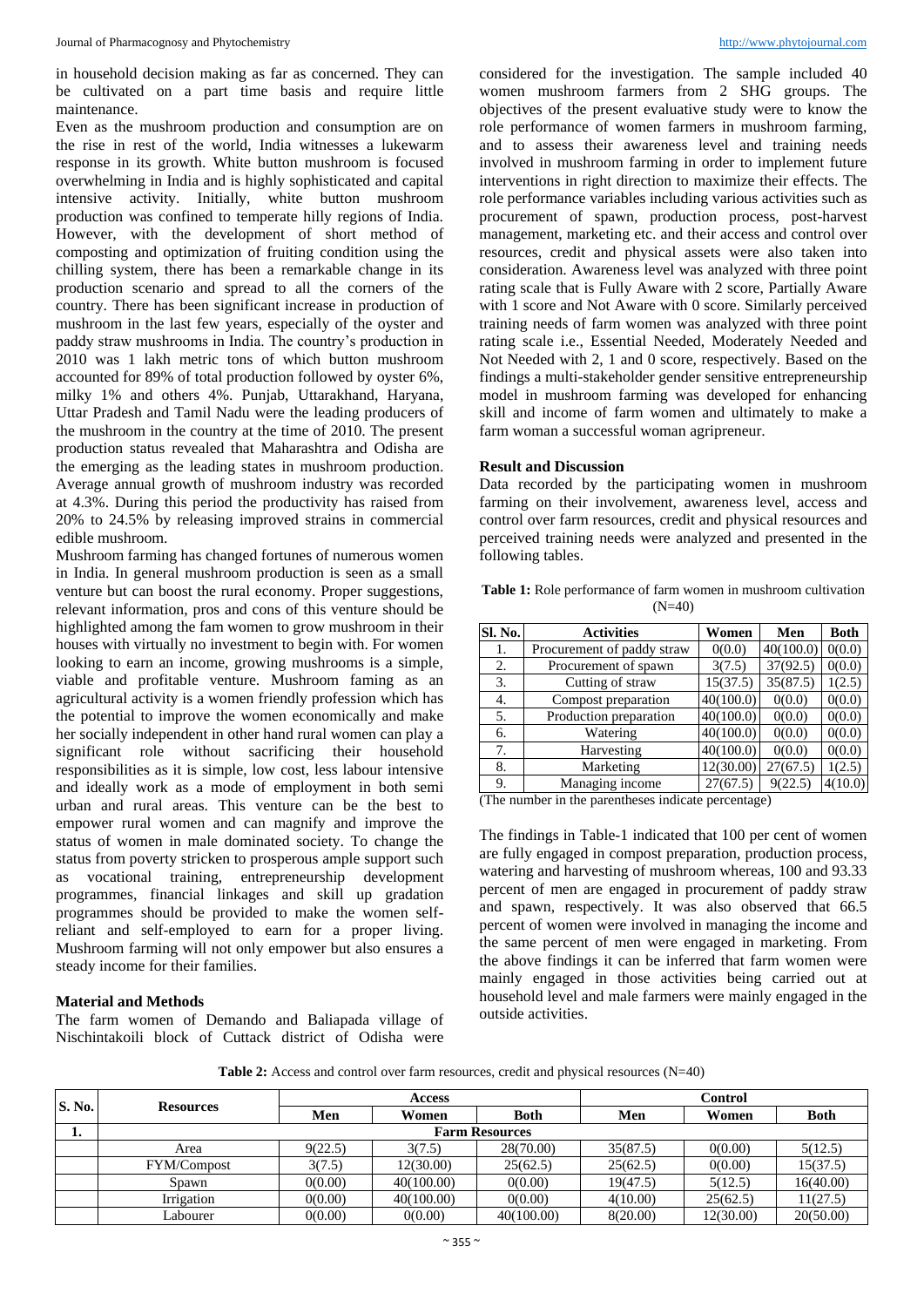| z. | <b>Credit</b>                   |            |            |           |            |          |           |  |  |  |
|----|---------------------------------|------------|------------|-----------|------------|----------|-----------|--|--|--|
|    | <b>Bank Credit</b>              | 40(100.00) | 0(0.00)    | 0(0.00)   | 36(90.00)  | 0(0.00)  | 4(10.00)  |  |  |  |
|    | Investment/Capital              | 26(65.0)   | 3(7.5)     | 11(27.5)  | 33(82.5)   | 0(0.00)  | 7(17.5)   |  |  |  |
|    | Income                          | 7(17.5)    | 11(27.5)   | 22(55.0)  | 7(17.5)    | 25(62.5) | 8(20.00)  |  |  |  |
|    | Savings                         | 7(17.5)    | 26(65.0)   | 7(17.5)   | 5(12.5)    | 29(72.5) | 6(15.0)   |  |  |  |
|    | Reinvestment on critical inputs | 24(60.00)  | 7(17.5)    | 9(22.5)   | 21(52.5)   | 3(7.5)   | 16(40.00) |  |  |  |
| 3. | <b>Physical Resources</b>       |            |            |           |            |          |           |  |  |  |
|    | Preparation of production unit  | 24(60.00)  | 3(7.5)     | 13(32.5)  | 36(90.00)  | 0(0.00)  | 4(10.00)  |  |  |  |
|    | Transportation                  | 40(100.00) | 0(0.00)    | 0(0.00)   | 40(100.00) | 0(0.00)  | 0(0.00)   |  |  |  |
|    | Grading/Sorting                 | 0(0.00)    | 40(100.00) | 0(0.00)   | 4(10.00)   | 25(62.5) | 11(27.5)  |  |  |  |
|    | Packaging                       | 0(0.00)    | 36(90.00)  | 4(10.00)  | 3(7.5)     | 21(52.5) | 16(40.00) |  |  |  |
|    | Harvesting                      | 4(10.00)   | 25(62.5)   | 11(27.5)  | 0(0.00)    | 21(52.5) | 19(47.5)  |  |  |  |
|    | Marketing                       | 19(47.5)   | 5(12.5)    | 16(40.00) | 19(47.5)   | 9(22.5)  | 12(30.00) |  |  |  |

(The number in the parentheses indicate percentage)

From Table-2, it was observed that 100 percent of farm women have access to irrigation and spawn while, 100 percent of the respondents said that there was a joint access to labourer and 70 percent have joint access to area under cultivation of mushroom. With regard to control over resources 86.5 percent of men have control over area under cultivation followed by 62.5 percent over FYM/compost while, 62.5 percent of women have control over irrigation and only 12.5 percent over spawn.

The findings related to access to credit reflects that 100 percent of men had access to bank credit while 65 percent had access to of investment and capital. In case of farm women majority (65%) had access to family savings. It is noteworthy to mention that in majority cases (55%) income was access by jointly. With regard to control over credit, farm women had a fair access to savings (72.5%) and income (62.5%) while, male farmers had access to bank credit (90%) followed by investment/capital (82.5%) and reinvestment on critical inputs (52.5%), respectively. In case of joint access majority (40%) were accessed to reinvestment on critical inputs. The table

further revealed that the farm women had neither access to nor control over the most important financial resource that bank credit which is a matter of concern. As credit is required for sustainable mushroom cultivation, appropriate policy measures should be taken to provide institutional credit to the farm women through simplified procedures.

It was seen that 100 percent of men and women are involved in transportation and grading and sorting activities. Women are mostly involved in packaging 90 percent followed by harvesting 62.5%. Similarly male farmers are mainly involved in preparation of production unit (60%) and marketing (47.5%). Jointly were involved in marketing (40%) followed by preparation of production unit (32.5%). With regards to control over physical resources, male farmers had a control over transportation by 100 percent, 90 percent on preparation of production unit and 47.5 percent on marketing, while majority of women had control over grading/sorting (62.5%), harvesting and packaging of 52.5 percent each. Similar findings are also observed in case of joint access.

| S. No.                                   | Awareness level*                    | <b>Fully Aware</b> | <b>Partially Aware</b> | <b>Not Aware</b> | <b>Mean Score</b> | <b>Rank</b> |
|------------------------------------------|-------------------------------------|--------------------|------------------------|------------------|-------------------|-------------|
| 1.                                       | Identification of type of mushroom  | 32(80.0)           | 8(20.0)                | 0(0.0)           | 1.8               |             |
| Ź.                                       | Diseases management                 | 20(50.0)           | 11(27.5)               | 9(22.5)          | 1.28              | IV          |
| 3.                                       | Duration of crop                    | 29(72.5)           | 11(27.5)               | 0(0.0)           | 1.73              |             |
| 4.                                       | Pest management                     | 19(47.5)           | 12(30.0)               | 9(22.5)          | 1.25              |             |
| 5.                                       | Spawn production                    | 9(22.5)            | 11(27.5)               | 20(50.0)         | 0.73              | VIII        |
| 6.                                       | Market availability                 | 16(40.0)           | 13(32.5)               | 11(27.5)         | 1.13              | VI          |
| $\mathbf{r}$<br>$\overline{\phantom{a}}$ | Governmental schemes                | 15(37.5)           | 13(32.5)               | 12(30.0)         | 1.08              | VII         |
| 8.                                       | Preparation of value added products | 24(60.0)           | 7(17.5)                | 9(22.5)          | 1.38              | Ш           |

**Table 3:** Awareness level of women farmers involved in mushroom farming (N=40)

(The number in the parentheses indicate percentage)

The awareness level (Table-3) of farm women indicates that majority were fully aware about identification of type of mushroom (80%) with a mean score of 1.8 followed by duration of crops with (72.5%) with a mean score of 1.73, preparation of value-added products (60%), disease management (50%) and pest management (47.5%),

respectively. Similarly they were partially aware about in most of the activities required for mushroom farming. In contrast, majority were not aware about spawn production (50%) which requires technical up gradation of knowledge and skill of farm women.

|  |  | Table 4: Perceived Training Needs of women farmers in mushroom farming according to their skill gaps (N=40) |
|--|--|-------------------------------------------------------------------------------------------------------------|
|  |  |                                                                                                             |

| <b>Sl. No.</b> | <b>Training Needs</b>                 | <b>Essentially Needed</b> | <b>Moderately Needed</b> | <b>Not Needed</b> | <b>Mean Score</b> | Rank |
|----------------|---------------------------------------|---------------------------|--------------------------|-------------------|-------------------|------|
|                | Post-harvest management and marketing | 36(90.0)                  | 4(10.0)                  | 0(0.0)            | 1.90              |      |
| ٠.             | Harvesting and packaging practices    | 33(82.5)                  | 7(17.5)                  | 0(0.0)            | 1.83              |      |
| J.             | Spawn production                      | 27(67.5)                  | 13(32.5)                 | 0(0.0)            | 1.68              | Ш    |
|                | Disease management                    | 25(62.5)                  | 15(37.5)                 | 0(0.0)            | 1.63              |      |
| J.             | Storage                               | 23(57.5)                  | 17(42.5)                 | 0(0.0)            | 1.58              |      |

(The number in parentheses indicate percentage)

The finding in Table-4 signifies the perceived training needs of farm women in mushroom farming. According to mean

score it was highest in case of post-harvest management and marketing with a mean score of 1.9 followed by harvesting